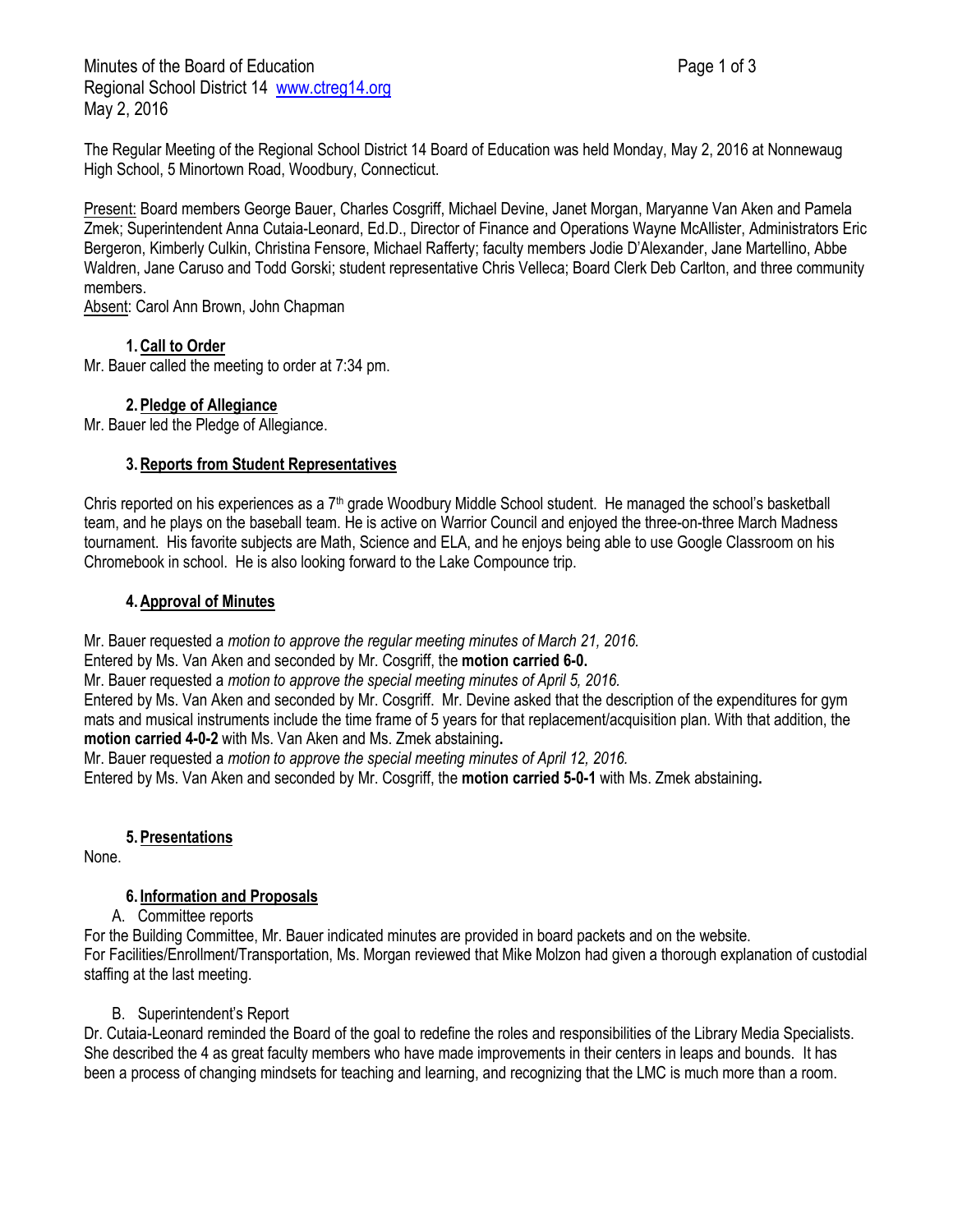#### Minutes of the Board of Education **Page 2 of 3** and 2 of 3 Regional School District 14 [www.ctreg14.org](http://www.ctreg14.org/) May 2, 2016

Mr. Rafferty began his update by introducing/recognizing the four LMS faculty present: Jodie D'Alexander, MES; Jane Martellino, BES; Abbe Waldron, WMS; and Todd Gorski, NHS. He agreed that the LMC work has been a transformation. At all schools, they have become places for all sorts of learning: collaboration, research, creativity at the elementary schools, and problem solving, measuring, discussion, building at the middle school. For high school students, it has become a handson, helpful, inviting and alive environment, as depicted in the power point slides he offered. All content areas are represented in the LMC, and the 4 faculty members, he said, are the essence of inspiring excellence.

Board members offered kudos and gratitude and asked if cross training among the four schools was being considered. Ms. Waldron indicated they see and/or talk with each other daily, have not visited each other's schools this year, by will. Dr. Cutaia-Leonard spoke about the BoE goal of attracting, developing and retaining the best staff. She described the four faculty members as examples of this, and reminded the board that every vote they take matters.

# C. Board Chair's Comments

Mr. Bauer encouraged all citizens to vote in tomorrow's referendum. He also noted, in this season of celebration of student achievement, the benefit of BoE participation/attendance at these events, so members can see the fruits of our labors highlighted in this way.

# **7.Privilege of the Floor**

None.

# **8.Business Requiring Board Action**

Mr. Bauer requested the following: *Move that the Region 14 Board of Education approve Nonnewaug High School students to Spain, planned for July 2017, for 5-6 students with 1 faculty chaperone, via bus, train, and air transportation and costing approximately \$3,400 per student, funded by students' families.* Entered by Ms. Van Aken; seconded by Mr. Cosgriff. Dr. Cutaia-Leonard provided updated numbers for the potential cost of this trip. She recognizes it as a great opportunity yet a sensitive subject. In responses to CAPSS, it's about a 50/50 split of school district currently permitting overseas travel. It is a discussion for this board, she said. The Board discussed from whom the district receives information on threat level, how far in advance cancellations must be made to receive refunds, insurance and travel protections, and other possible non-European destinations. Board members expressed their comfort level with the idea.

Ms. Van Aken is not comfortable deciding tonight; wants more information from the State Dept.

Mr. Devine wants a more firm last date to book, and wondered in parent payments could be held aside and returned if the trip did not take place.

Ms. Morgan wondered if parents could be surveyed to see if there is sufficient interest to even consider the trip.

Mr. Bauer would want a more strongly worded motion to express the Board reserving the right to pull the plug if threat levels change.

## **The motion was tabled.**

Mr. Devine asked for the possibility of a workshop to address safety concerns.

Mr. Bauer requested the following: *Move that the Region 14 Board of Education approve the explanatory text for the 2016- 2017 budget referendum, scheduled for Tuesday, May 3, 2016, as presented and reviewed by district legal counsel, and that the Board via its administration and Secretary is authorized to prepare and distribute said text in accordance with the law.* Entered by Ms. Van Aken; seconded by Mr. Cosgriff. Dr. Cutaia-Leonard explained this is in response to a new regulation. **Motion carried 6-0.**

## **9.Announcement of Future Meetings**

Mr. Bauer reviewed upcoming meetings, adding BoE elections on June 2, 2016:

- A. Tuesday, May 10, 2016, Building Committee, 6:30 pm, NHS LMC
- B. Thursday, May 12, 2016, District Meeting BoE Nominations, 6:00 pm, NHS LMC
- C. **Tuesday**, May 17, 2016, Regular Board of Education, 7:30 pm, NHS LMC
- D. Tuesday, May 24, 2016, Building Committee, 6:30 pm, NHS LMC